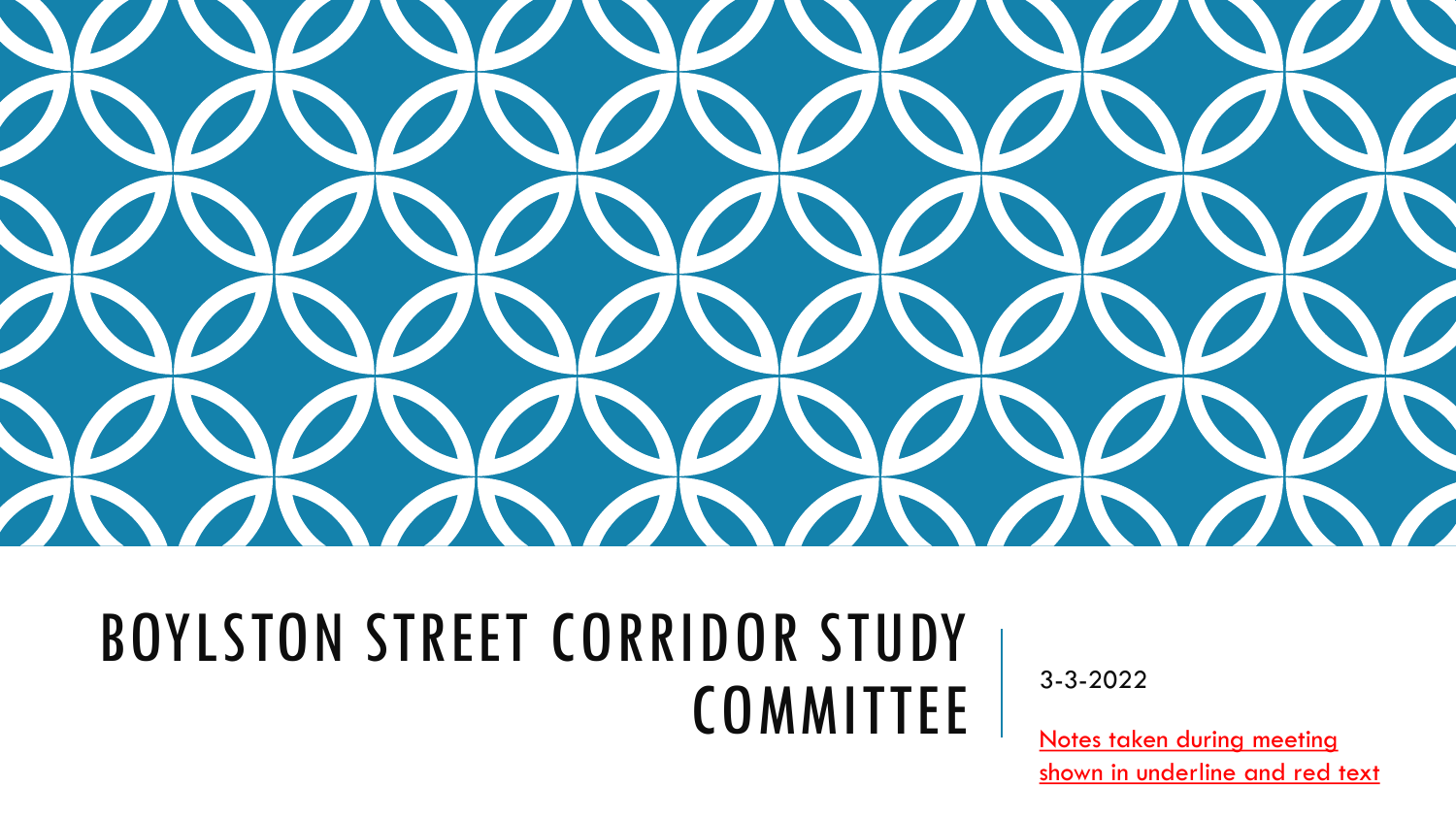#### BROOKLINE HILLS OVERLAY DISTRICT

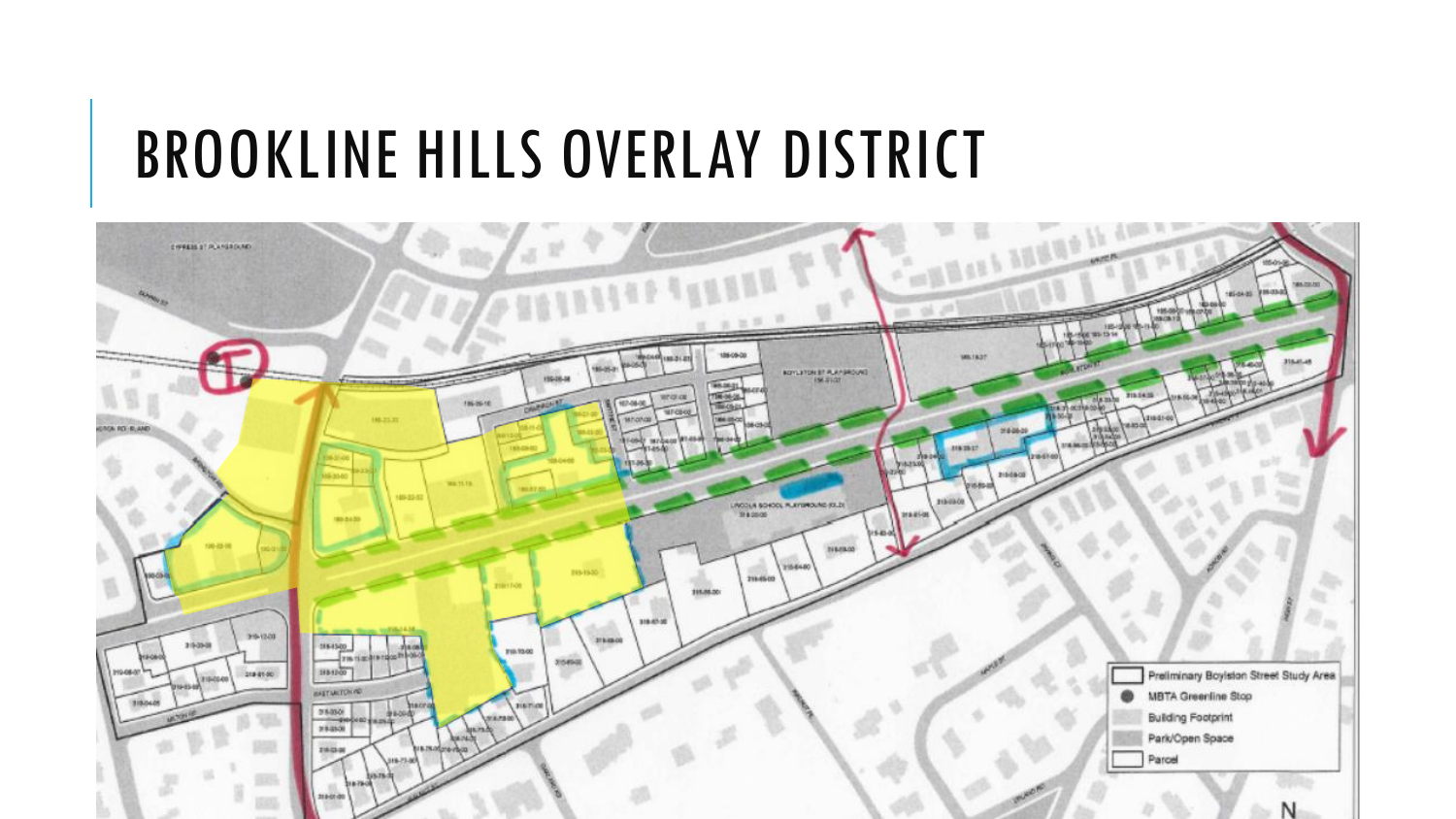# BROOKLINE HILLS OVERLAY DISTRICT - REQUIREMENTS

•Demolition of existing Residential Units not allowed unless project results in increase of at least 20% more Residential Units, or one net new unit, whichever is greater

•Any affordable unit requirement must be provided on-site

•Any above-ground structured parking shall not face Boylston Street– is this still needed or could it go to Design Guidelines Committee members indicated this concept is already in zoning generally, and additional language here likely not needed

•Tree Canopy mitigation plan & heat island mitigation plan

•Street trees every 25' or equivalent as approved by Director of Parks & Open Space

- •LEED Silver Certifiable or higher (note that Attorney General just struck Fossil-Fuel Free even as Overlay Incentive for Emerald Isle District)
- •Would be reviewed as Major Impact Project including Design Review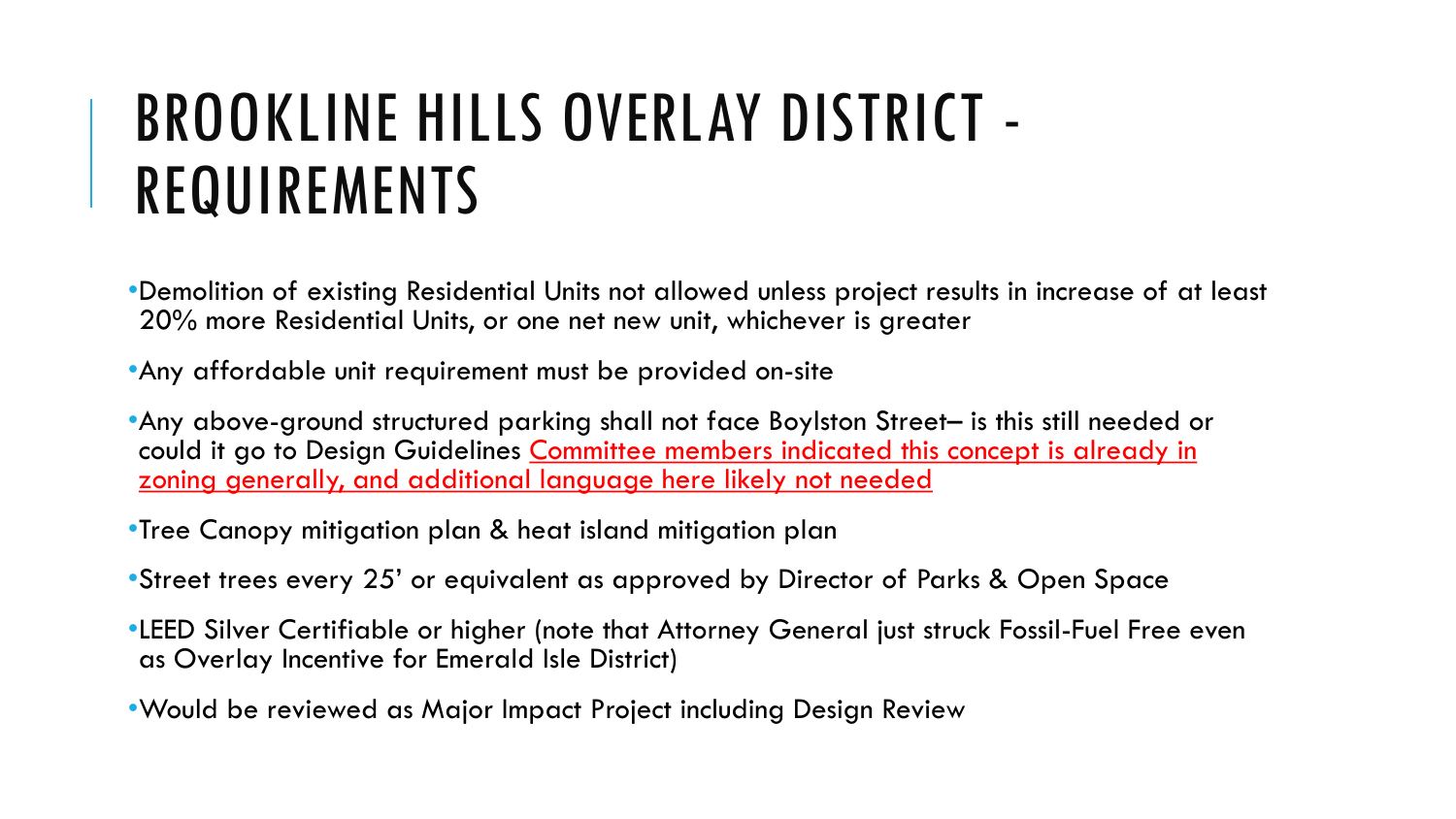#### BROOKLINE HILLS OVERLAY DISTRICT - ALLOWANCES Note: No motion for the U-Haul site was successfully voted on. The Madris,

Boylston Place site, Valvoline/Dunkin' Donuts and Audi Car Dealership sites were voted as zoning draft indicates. Meeting ended with this slide.

•Height can be increased to allow up to six stories at Madris site, Boylston Place site, Audi car dealership site, and U-Haul site; up to <u>five stories</u> at Valvoline/Dunkin' Donuts site

•Floor Area Ratio could go up to 3.0

|                          | <b>Base FAR</b>       | Overlay<br>Allowable | <b>Overlay Additional</b><br>FAR with incentivized | <b>Base Height</b> |                         |
|--------------------------|-----------------------|----------------------|----------------------------------------------------|--------------------|-------------------------|
| Site                     | (existing)            | <b>FAR</b>           | <b>USES</b>                                        | (existing)         | <b>Allowable Height</b> |
| Madris                   | 0.5                   | 3.0 <sub>l</sub>     | <u>3.5</u>                                         | 40'                | up to 6 stories         |
| <b>Boylston Place</b>    | 2.0 to $2.5$          | 3.0 <sub>l</sub>     | <u>3.5</u>                                         | 45' to 70'         | up to 6 stories         |
| Audi Car Dealership      | 2.0 to $2.5$          | 3.0 <sub>l</sub>     | <u>3.5</u>                                         | 45' to 70'         | up to 6 stories         |
| U-Haul Site              | $2.0 \text{ to } 2.5$ | 3.0 <sub>l</sub>     | 3.5                                                | 45' to 70'         | up to 6 stories         |
| Valvoline/Dunkin' Donuts | $1$ to $1.3$          | 3.0                  | <u>3.5</u>                                         | 35' to 40'         | up to 5 stories         |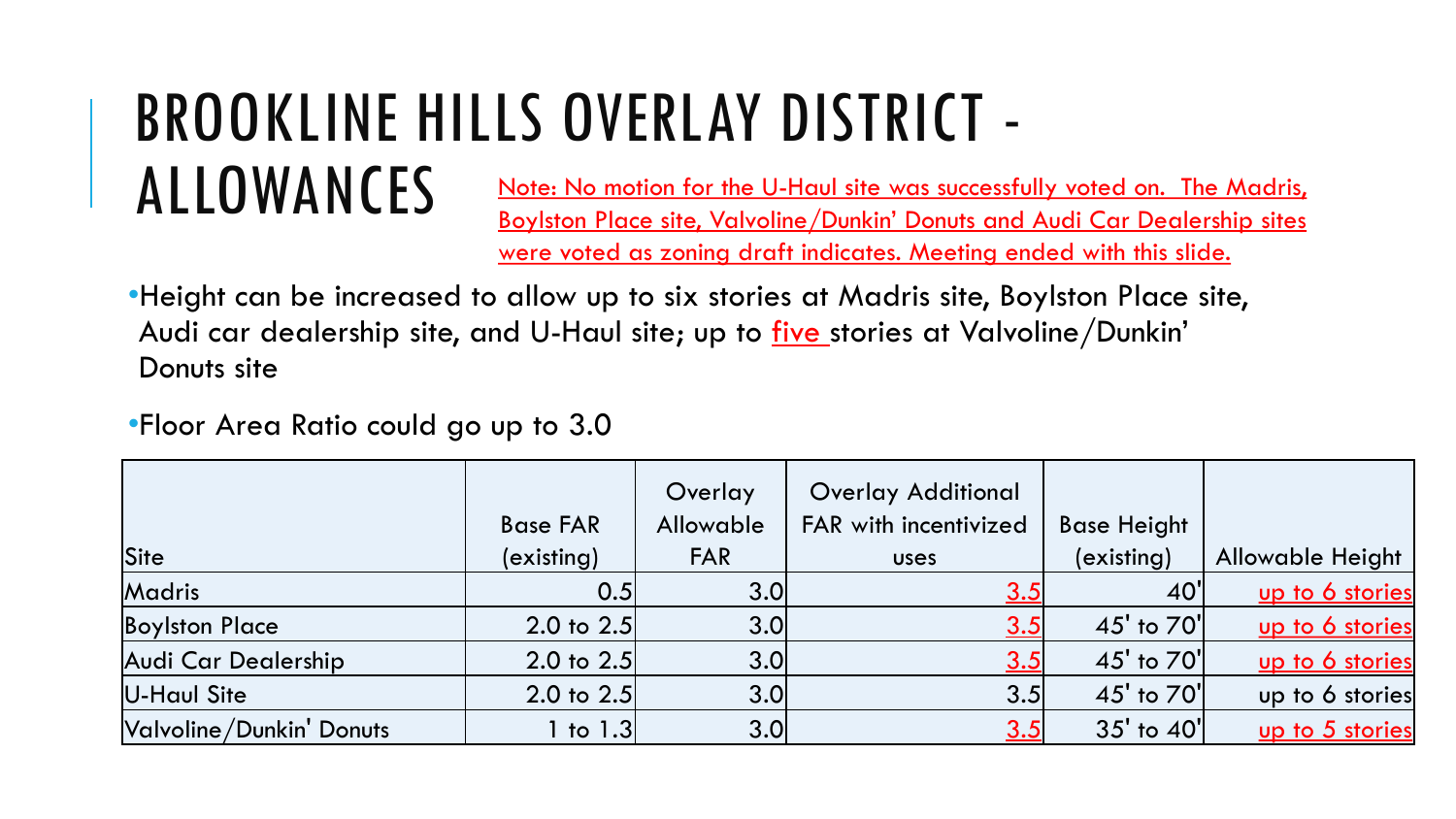# BROOKLINE HILLS OVERLAY DISTRICT – INCENTIVIZED ADDITIONAL ALLOWANCES

- •Floor Area Ratio could go up to 3.5 if at least 0.5 is one or more of the following uses:
	- •Daycares and Commercial Uses incentivized in Transit Overlay District, including retail and office/medical office, but not banks
	- •Affordable Units
	- •Subsidized non-residential space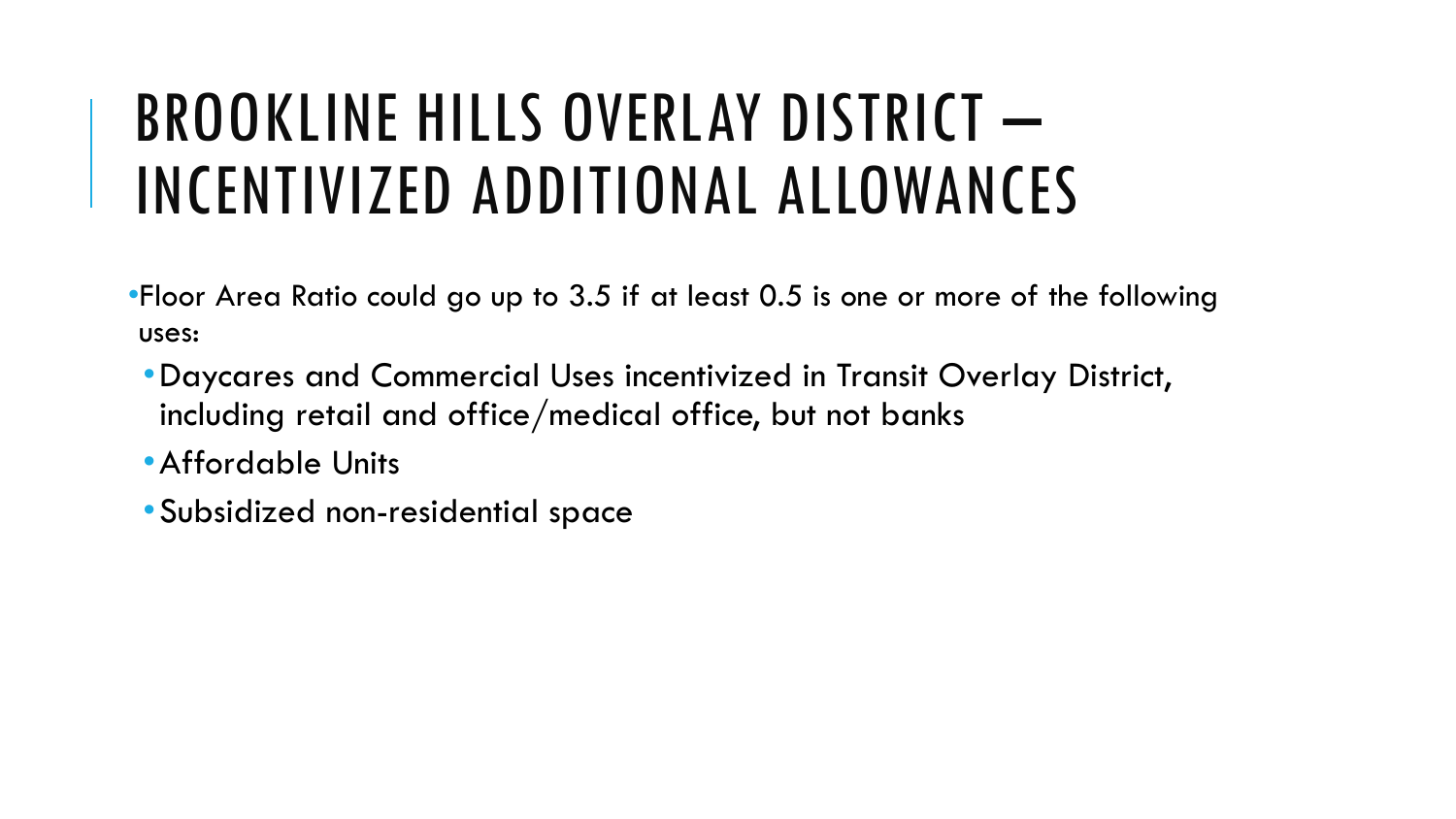#### BOYLSTON STREET EAST OVERLAY DISTRICT

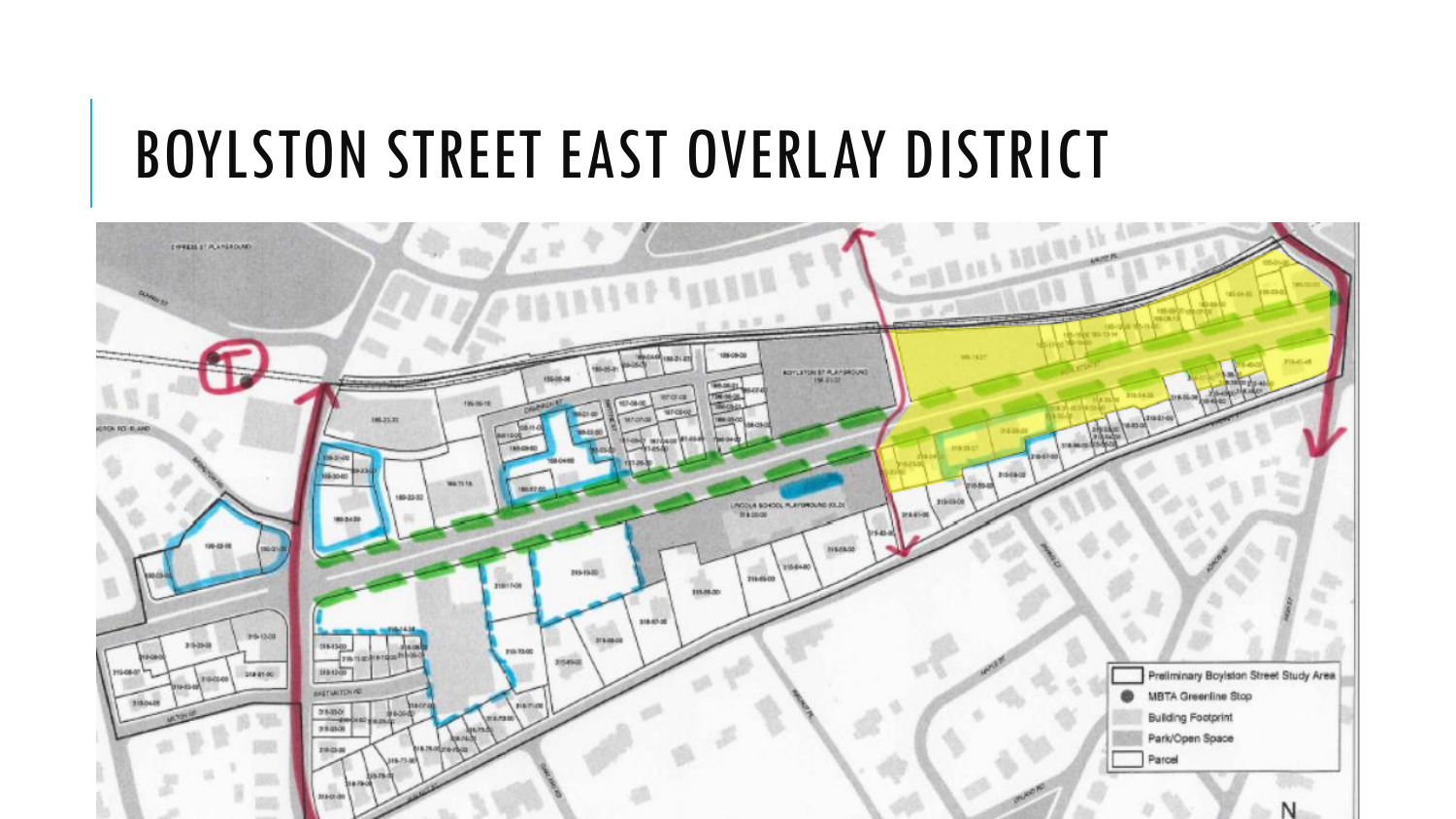# BOYLSTON STREET EAST OVERLAY DISTRICT - REQUIREMENTS

•Same as Brookline Hills Overlay District except review is Site Plan Review at Planning Board and not discretionary

- •Maximum height reduced from 40' to 35'
- •Existing FAR is 1.0
- •Conformance to Zarrillo building envelope
	- Allowable height envelope is 10' at rear property line and increases at a slope of 1:1 towards Boylston Street, except mechanical penthouse can bump up another 10' if not viewable from public sidewalk
	- First floor setback from Boylston Street property line by 8', 12' clear ceiling height, and 65% minimum transparency
	- Minimum 5% Landscaped Open Space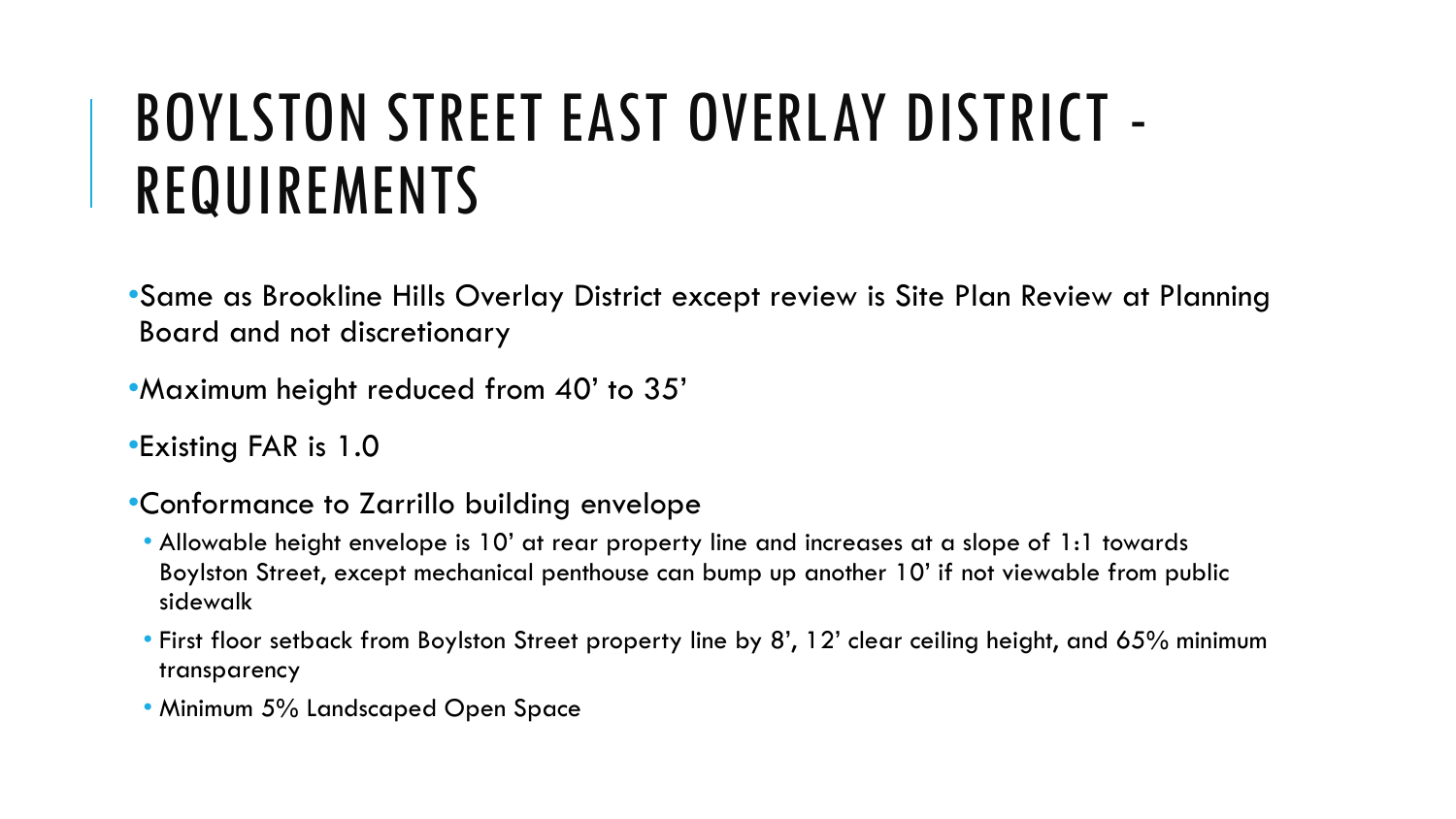### BOYLSTON STREET EAST OVERLAY DISTRICT - ALLOWANCES

•Special Permit process not required for Design Review or Inclusionary Zoning

•Special Permits or Variances not triggered simply for change of use of existing buildings

•Some flexibility on required non-residential ground floor space otherwise required, although projects of 10 or more units need to have at least 1,200 square feet to be designed for non-residential space